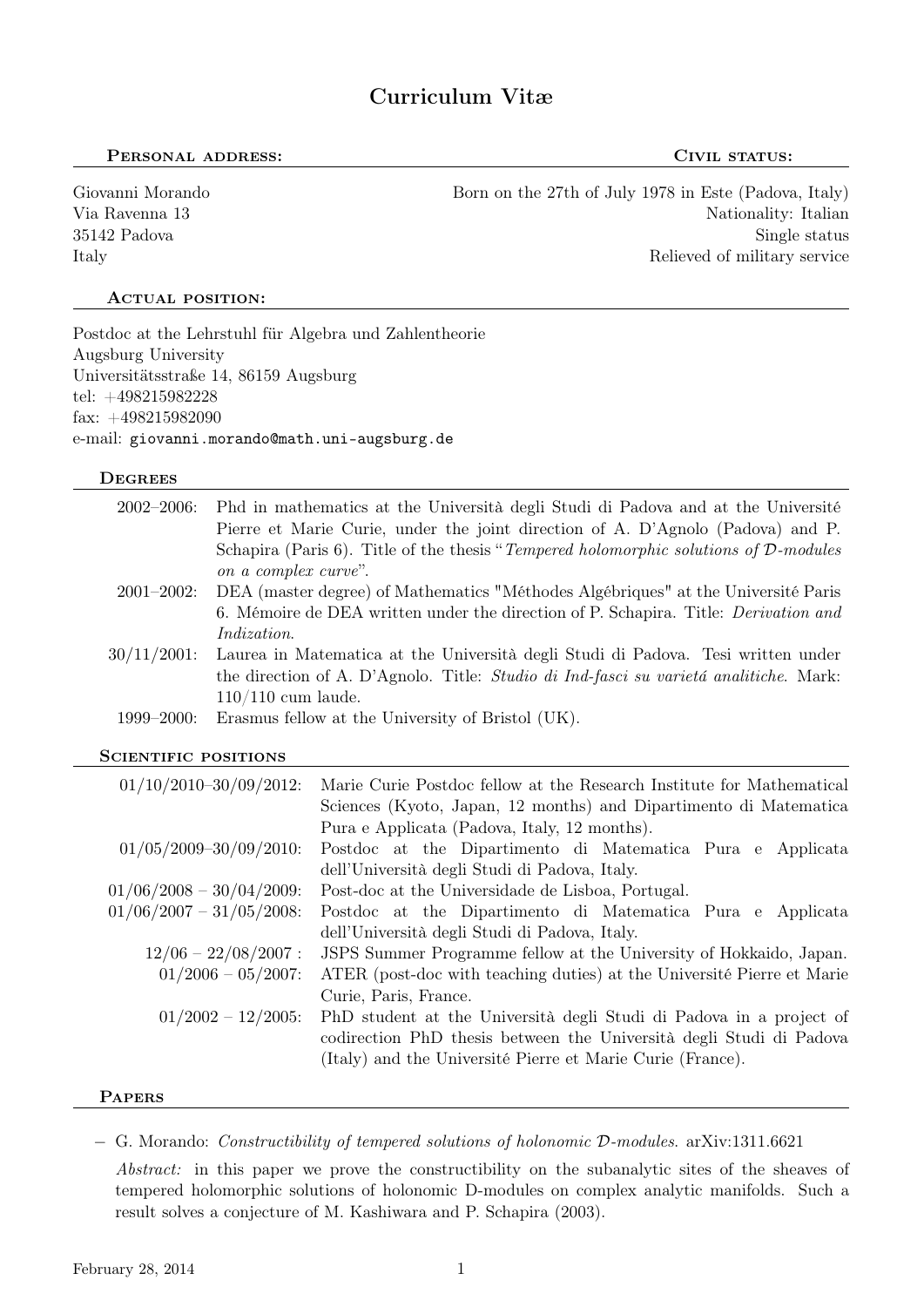− G. Morando: Preconstructibility of tempered solutions of holonomic D-modules. Int. Math. Res. Notices first published online November 28, 2012 doi:10.1093/imrn/rns247.

Abstract: in this paper we partially prove a conjecture of M. Kashiwara and P. Schapira (2003) on the constructibility of tempered solutions of holonomic D-modules on complex manifolds.

− N. Honda, G. Morando: Stratified Whitney jets and tempered ultradistributions on the subanalytidc site. To appear in the Bulletin de la Société Mathématique de France. arXiv:0903.1714

Abstract: in this paper we give a slightly modified definition of Whitney jets with growth conditions and tempered ultradistribution on real analytic manifolds in order to realize such objects as sheaves on the subanalytic sites. In the latter case the result holds only in dimension 2.

− G. Morando: Tempered solutions of D-modules on complex curves and formal invariants. Annales de l'institut Fourier, 59 no. 4 (2009), p. 1611-1639. arXiv:0712.0792

Abstract: in this paper we prove that tempered solutions of holonomic  $\mathcal{D}$ -modules on complex curves give a fully faithful description of the formal invariants.

− G. Morando: An existence theorem for tempered solutions of D-modules on complex curves. Publ. Res. Inst. Math. Sci., vol. 43, n.3, 625–659, 2007. arXiv:math/0605507

Abstract: in this paper we prove a conjecture of M. Kashiwara and P. Schapira (2003) on the constructibility of tempered solutions of holonomic D-modules on complex curves.

− G. Morando: Soluzioni olomorfe temperate di D-moduli su curve analitiche. Boll. UMI sez.A, La Matematica nella Società e nella Cultura, S. VIII, Vol X-A, 08/2007 (Fascicolo tesi di dottorato).

Talks, seminars and poster sessions (last 4 years)

| in 2013<br>19/07 | talk at the conference "Model Theory and Applications to Geometry" Lisbon,<br>$18-19/07$ , Portugal; |
|------------------|------------------------------------------------------------------------------------------------------|
| 03/07            | talk at "Algebraische Geometrie - Singularitätentheorie seminars", Mannheim                          |
|                  | University, Germany;                                                                                 |
| 05/06            | talk at "Algebra und Zahlentheorie seminars", Augsburg University, Germany;                          |
| 05/09<br>in 2012 | talk at the Colloquium of Analysis of the Tsukuba University, Japan;                                 |
| 02/08            | talk at the workshop "Microlocal Analysis, Differential Equations and Related                        |
|                  | Topics", University of Tokyo 02-03/08, Japan;                                                        |
| 08/03            | talk at the conference "Microlocal Analysis and Its Development" in honour of                        |
|                  | Prof. Kataoka's 60th birthday, 08-10/03, Nihon University, Japan;                                    |
| 07/03            | talk at the seminars of IPMU, Japan.                                                                 |
| 16/02            | talk at the conference "The 7th Kagoshima Algebra-Analysis-Geometry Semi-                            |
|                  | nar" 14-17/02, Kagoshima University, Japan;                                                          |
| 21/12<br>in 2011 | talk at "Algebraic Analysis seminars", Kinki University, Japan;                                      |
| 17/12            | talk at the Nara University, Japan;                                                                  |
| 08/12            | talk at "Algebraic Analysis seminars", Kinki University, Japan;                                      |
| 30/09            | talk at the conference "Iberian Meeting on Algebraic Analysis and Geometry"                          |
|                  | 28-30/09, Universidade de Lisboa, Portugal;                                                          |
| 28/03            | talks at the workshop "Travaux de Kedlaya et Mochizuki sur la structure                              |
|                  | formelle des connexions méromorphes", Luminy, France;                                                |
| 25/03            | talk at the seminars <i>Géometrie</i> , Université de Savoie, Chambery, France;                      |
| 27/01            | talk at the seminars of geometry of the Scuola Normale Superiore di Pisa,                            |
|                  | Italy;                                                                                               |
| 20/12<br>in 2010 | talks at the workshop "Kedlaya's proof of Sabbah's conjecture", Padova, Italy;                       |
| $09/06$ :        | talk at the seminars Oberseminar: Algebra und Zahlentheorie, Augsburg Uni-                           |
|                  | versity, Germany;                                                                                    |
| $03/03$ :        | talk at the seminars <i>Microlocal analysis</i> , Chiba University, Japan;                           |
| $01 - 02/03$ :   | series of talks at the conference "Workshop on Microlocal Analysis and Related"                      |
|                  | Topics" Nihon University, Japan;                                                                     |
|                  |                                                                                                      |
| $14 - 19/01$ :   | series of talks at the conference "Singularidades irregulares y geometria                            |

February 28, 2014  $\ldots$   $\ldots$   $\ldots$   $\ldots$   $\ldots$   $\ldots$   $\ldots$   $\ldots$